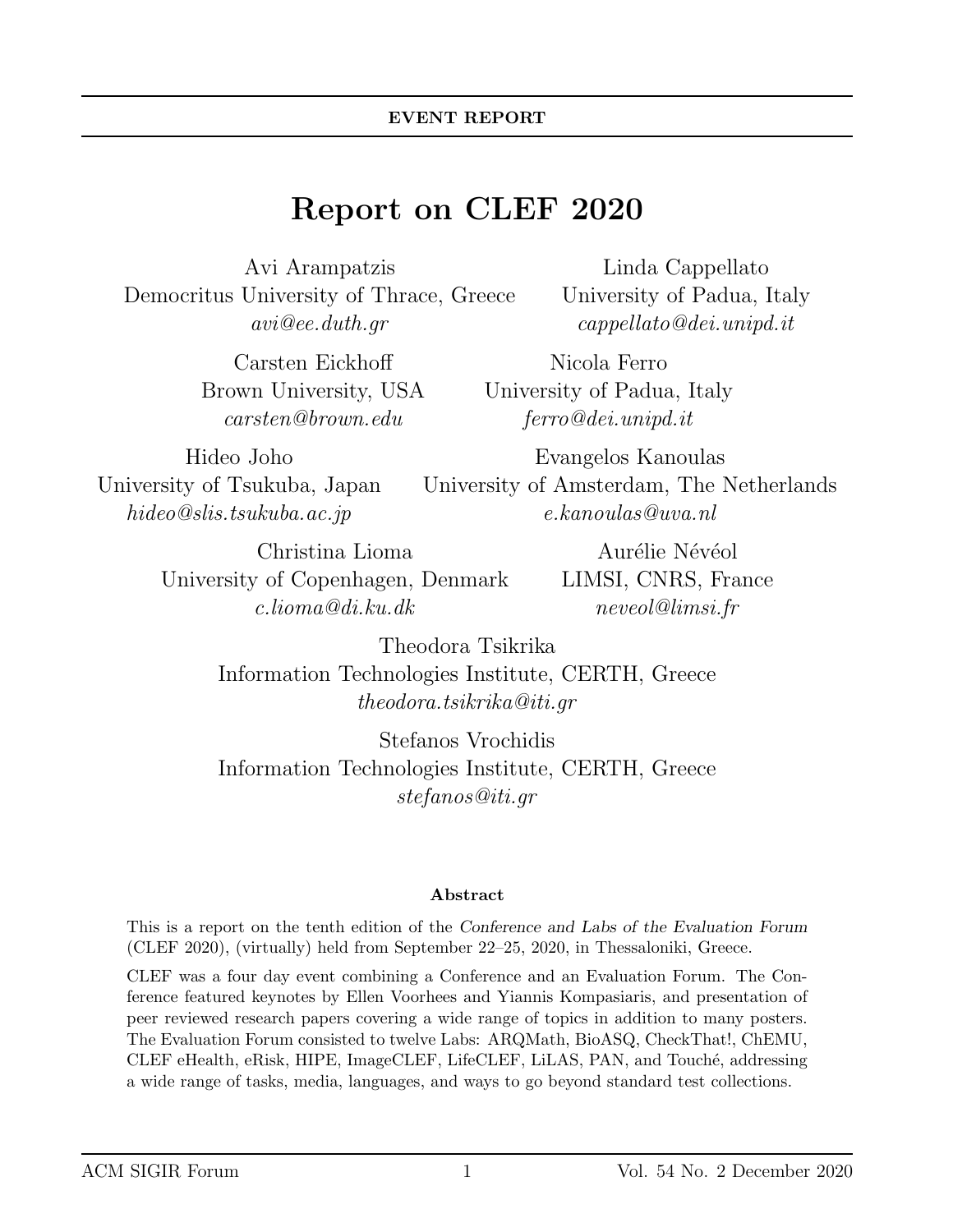### 1 Introduction

The 2020 edition of the Conference and Labs of the Evaluation Forum<sup>[1](#page-1-0)</sup> (CLEF) was jointly organized by the Center for Research and Technology Hellas (CERTH), the University of Amsterdam, and the Democritus University of Thrace, and it was expected to be hosted by CERTH, and in particular by the Multimedia Knowledge and Social Media Analytics Laboratory of its Information Technologies Institute, at the premises of CERTH, in Thessaloniki, Greece from 22th to 25th September 2020.

The outbreak of the Covid-19 pandemic in early 2020 affected the organization of CLEF 2020. The CLEF steering committee along with the organizers of CLEF 2020, after detailed discussions, decided to run the conference fully virtually. The conference format remained the same as in past years, and consisted of keynotes, contributed papers, lab sessions, and poster sessions, including reports from other benchmarking initiatives from around the world. All sessions were organized and run online.

CLEF was established in 2000 as a spin-off of the TREC Cross-Language Track with a focus on stimulating research and innovation in multimodal and multilingual information access and retrieval [\[Ferro,](#page-8-0) [2019;](#page-8-0) [Ferro and Peters,](#page-8-1) [2019\]](#page-8-1). Over the years, CLEF has fostered the creation of language resources in many European and non-European languages, promoted the growth of a vibrant and multidisciplinary research community, provided sizable improvements in the performance of monolingual, bilingual, and multilingual information access systems [\[Ferro and](#page-8-2) [Silvello,](#page-8-2) [2017\]](#page-8-2), and achieved a substantial scholarly impact [\[Larsen,](#page-9-0) [2019;](#page-9-0) [Tsikrika et al.,](#page-9-1) [2011,](#page-9-1) [2013\]](#page-9-2).

In its first 10 years, CLEF hosted a series of experimental labs that reported their results at an annual workshop held in conjunction with the European Conference on Digital Libraries (ECDL). In 2010, now a mature and well-respected evaluation forum, CLEF expanded to include a complementary peer-reviewed conference for discussion of advancing evaluation methodologies and reporting the evaluation of information access and retrieval systems regardless of data type, format, language, etc. Moreover, the scope of the evaluation labs was broadened, to comprise not only multilinguality but also multimodality in information access. Multimodality here is intended not only as the ability to deal with information coming in multiple media but also in different modalities, e.g. the Web, social media, news streams, specific domains and so on. Since 2010, the CLEF conference has established a format with keynotes, contributed papers, lab sessions, and poster sessions, including reports from other benchmarking initiatives from around the world. Since 2013, CLEF has been supported by an association, a lightweight not-for-profit legal entity that thanks to the financial support of the CLEF community takes care of the small central coordination needed to operate CLEF on an ongoing basis and makes it a self-sustaining activity [\[Ferro,](#page-8-0) [2019\]](#page-8-0).

CLEF 2020 continued the initiative introduced in the 2019 edition during which, the European Conference for Information Retrieval (ECIR) and CLEF joined forces: ECIR 2020 hosted a special session dedicated to CLEF Labs where lab organizers present the major outcomes of their Labs and their plans for ongoing activities, followed by a poster session to favour discussion during the conference. This was reflected in the ECIR 2020 proceedings, where CLEF Lab activities and results were reported as short papers. The goal was not only to engage the ECIR community

<span id="page-1-0"></span><sup>1</sup><http://clef2020.clef-initiative.eu/>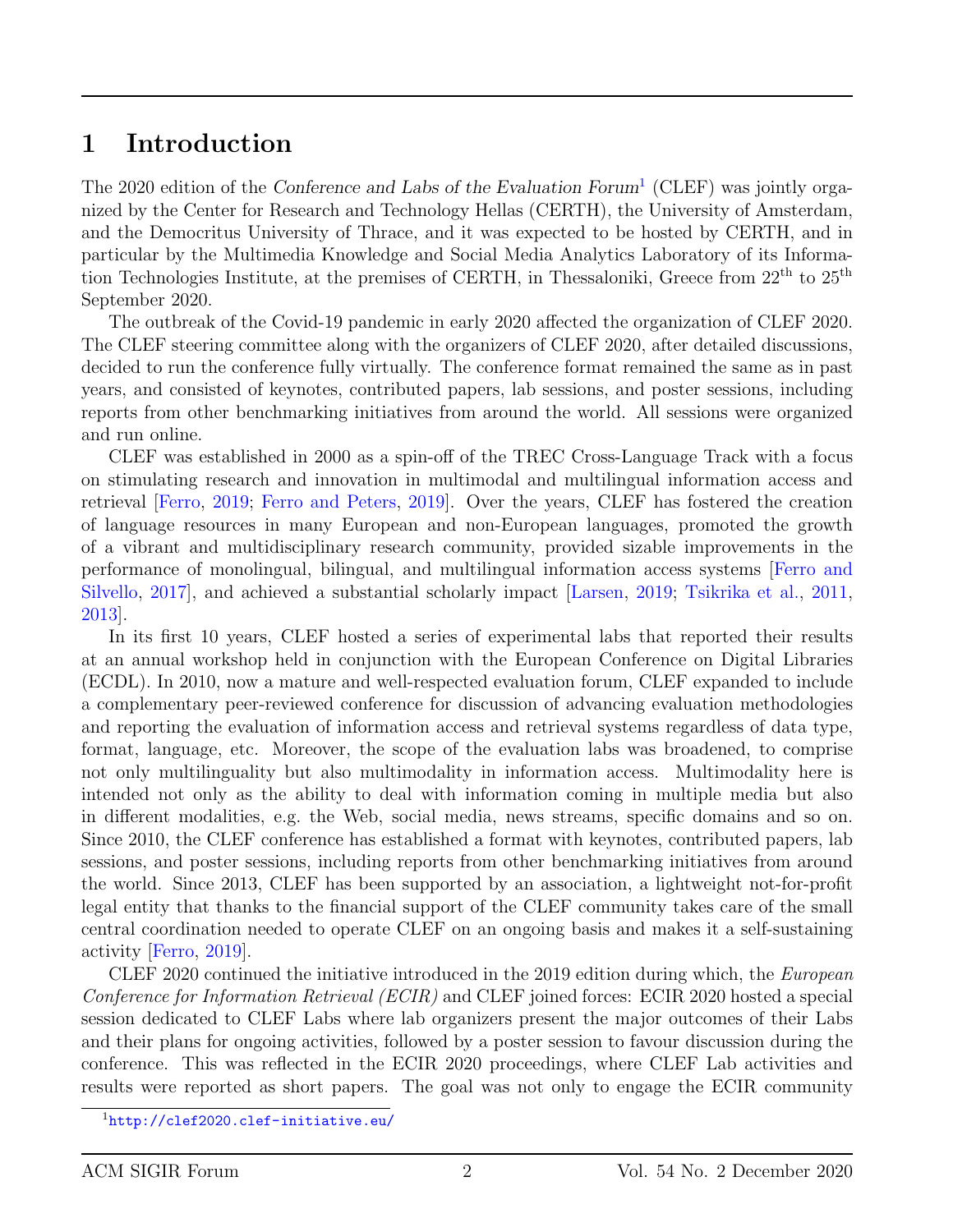in CLEF activities but also to disseminate the research results achieved during CLEF evaluation cycles as submission of papers to ECIR.

CLEF 2020 ran as an online, free of charge event, thanks to the BCS-IRSG and the ACM-SIGIR Friends sponsorship. This gave the opportunity to researchers around the globe for remote participation. In total, 673 individuals registered to attend the conference, with approximately 11.4% coming from Asia, 21.5% coming from the Americas, and 67.1% from Europe and Africa (only the timezone of participants was known to the organizers). The online program was run using Zoom Webinar for the plenary sessions, and Zoom Meetings for the Lab sessions. The number of attendees per plenary was approximately 80 individuals, while the number of attendees for the lab sessions varied. The organizers scheduled all Zoom sessions ahead of time, assigning different coordinators to the different sessions. Unfortunately, it was not possible to organize social activities (random encounters, social events, etc.), mainly due to limited solutions available. Several options however have sprung during the recent months that future online editions of conferences could adopt.

# 2 The CLEF Conference

CLEF 2020 continued the focus of the CLEF conference on "experimental IR", as carried out at evaluation forums (CLEF Labs, TREC, NTCIR, FIRE, MediaEval, RomIP, TAC, etc.), with special attention to the challenges of multimodality, multilinguality, and interactive search. We invited submissions on significant new insights demonstrated on the resulting IR test collections, on analysis of IR test collections and evaluation measures, as well as on concrete proposals to push the boundaries of the Cranfield/TREC/CLEF paradigm [\[Arampatzis et al.,](#page-8-3) [2020\]](#page-8-3).

Keynotes The following scholars were invited to give a keynote talk at the CLEF 2020 conference.

Ellen Voorhees (NIST, USA) delivered a talk entitled "Building Reusable Test Collections" which focused on reviewing various approaches for building fair, reusable test collections with large documents sets.

Yiannis Kompasiaris (CERTH-ITI, Greece) gave a speech on "Social media mining for sensing and responding to real-world trends and events", presenting the unique opportunity social media offer to discover, collect, and extract relevant information that provides useful insights in areas ranging from news to environmental and security topics, while addressing key challenges and issues, such as fighting misinformation and analysing multimodal and multilingual information.

Other Evaluation Initiatives Ellen Voorhees (NIST, USA) briefly introduced TREC<sup>[2](#page-2-0)</sup> (Text REtrieval Conference) of which the purpose is to support research within the information retrieval community by providing the infrastructure necessary for large-scale evaluation of text retrieval methodologies. Then, she presented in detail the recent TREC-COVID<sup>[3](#page-2-1)</sup> initiative whose goals are: (i) to evaluate search algorithms and systems for helping scientists, clinicians, policy makers, and others manage the existing and rapidly growing corpus of scientific literature related to

<span id="page-2-0"></span><sup>2</sup><https://trec.nist.gov/>

<span id="page-2-1"></span><sup>3</sup><https://ir.nist.gov/covidSubmit/>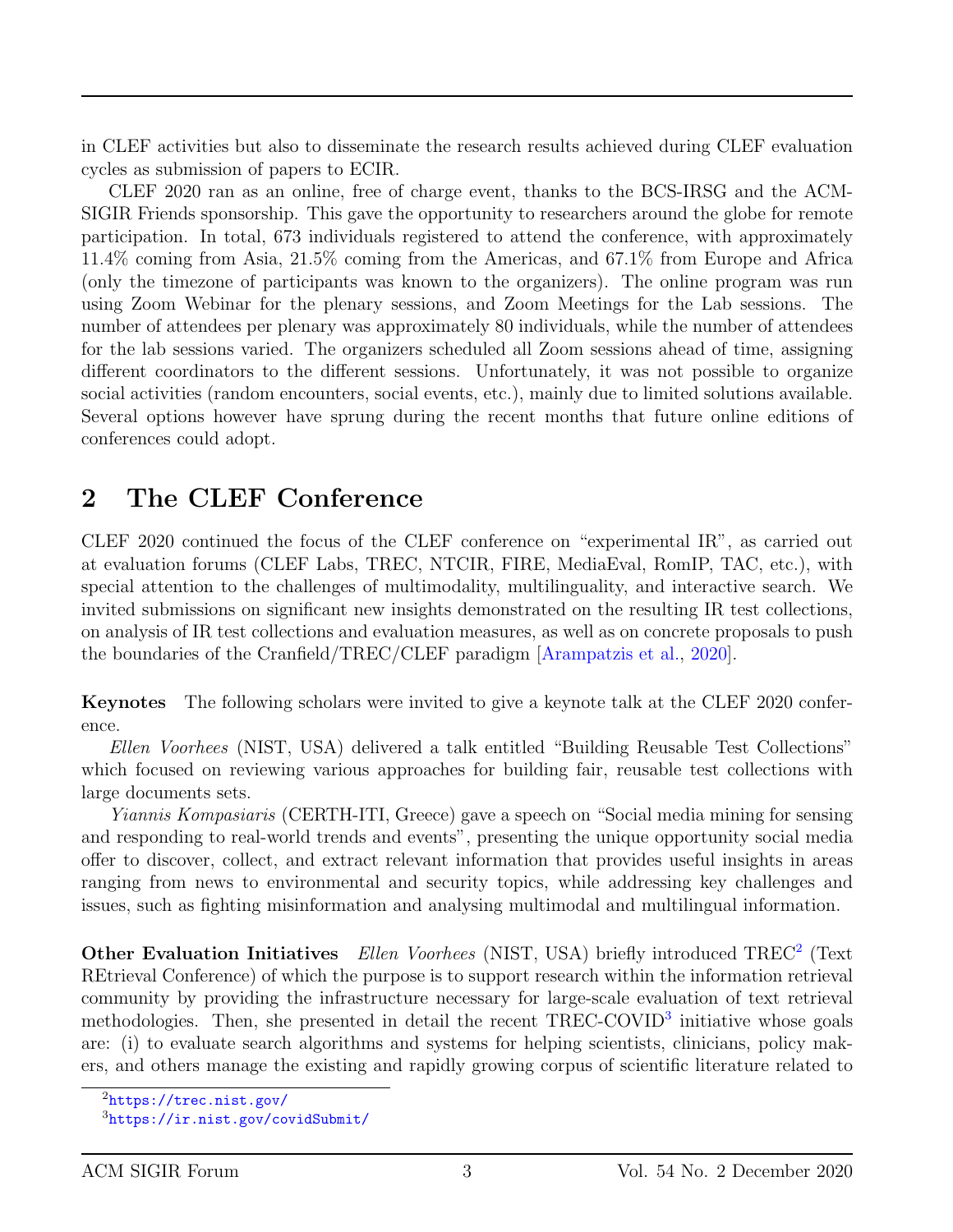COVID-19, and (ii) to discover methods that will assist with managing scientific information in future global biomedical crises. Makoto P. Kato (University of Tsukuba, Japan) presented NT-CIR[4](#page-3-0) (NII Testbeds and Community for Information access Research), which promotes research in information access technologies with a special focus on East Asian languages and English. *Prasenjit Majumder* (DA-IICT, India) introduced  $FIRE<sup>5</sup>$  $FIRE<sup>5</sup>$  $FIRE<sup>5</sup>$ , which fosters the development of multilingual information access systems for the Indian sub-continent and explores new domains like plagiarism detection, legal information access, mixed script information retrieval and spoken document retrieval. Finally, *Gareth Jones* (Dublin City University, Ireland) presented MediaEval<sup>[6](#page-3-2)</sup>, the benchmarking initiative for multimedia evaluation, including speech, audio, visual content, tags, users, and context.

Technical Program CLEF 2020 received a total of nine submissions, of which a total of seven papers (five long, two short) were accepted. Each submission was reviewed by three program committee members, and the program chairs oversaw the reviewing and follow-up discussions. Seven countries are represented in the accepted papers where many of them were a product of international collaboration. This year, researchers addressed the following important challenges in the community: a large-scale evaluation of translation effects in academic search, advancement of assessor-driven aggregation methods for efficient relevance assessments, development of a new test collection or dataset for 1) missing data detection methods in knowledge-base, 2) Russian reading comprehension and 3) under-resourced languages such as Amharic (Ethiopia), revisiting the concept of session boundaries with fresh eyes, and development of argumentative document retrieval methods.

Like in previous editions since 2015, CLEF 2020 continued inviting CLEF lab organizers to nominate a "best of the labs" paper that was reviewed as a full paper submission to the CLEF 2020 conference according to the same review criteria and PC. Seven full papers were accepted for this section.

### 3 The CLEF Lab Sessions

Fifteen lab proposals were received and evaluated in peer review based on their innovation potential and the quality of the resources created. To identify the best proposals, well-established criteria from previous editions of CLEF were applied like, for example, topical relevance, novelty, potential impact on future world affairs, likely number of participants, and the quality of the organizing consortium. This year we further stressed the connection to real-life usage scenarios and we tried to avoid as much as possible overlaps among labs in order to promote synergies and integration.

The 12 selected labs represented scientific challenges based on new data sets and real world problems in multimodal and multilingual information access. These data sets provide unique opportunities for scientists to explore collections, develop solutions for these problems, receive feedback on the performance of their solutions, and discuss the issues with peers at the workshops.

<span id="page-3-0"></span><sup>4</sup><http://research.nii.ac.jp/ntcir/>

<span id="page-3-1"></span><sup>5</sup><http://fire.irsi.res.in/>

<span id="page-3-2"></span><sup>6</sup><http://multimediaeval.org/>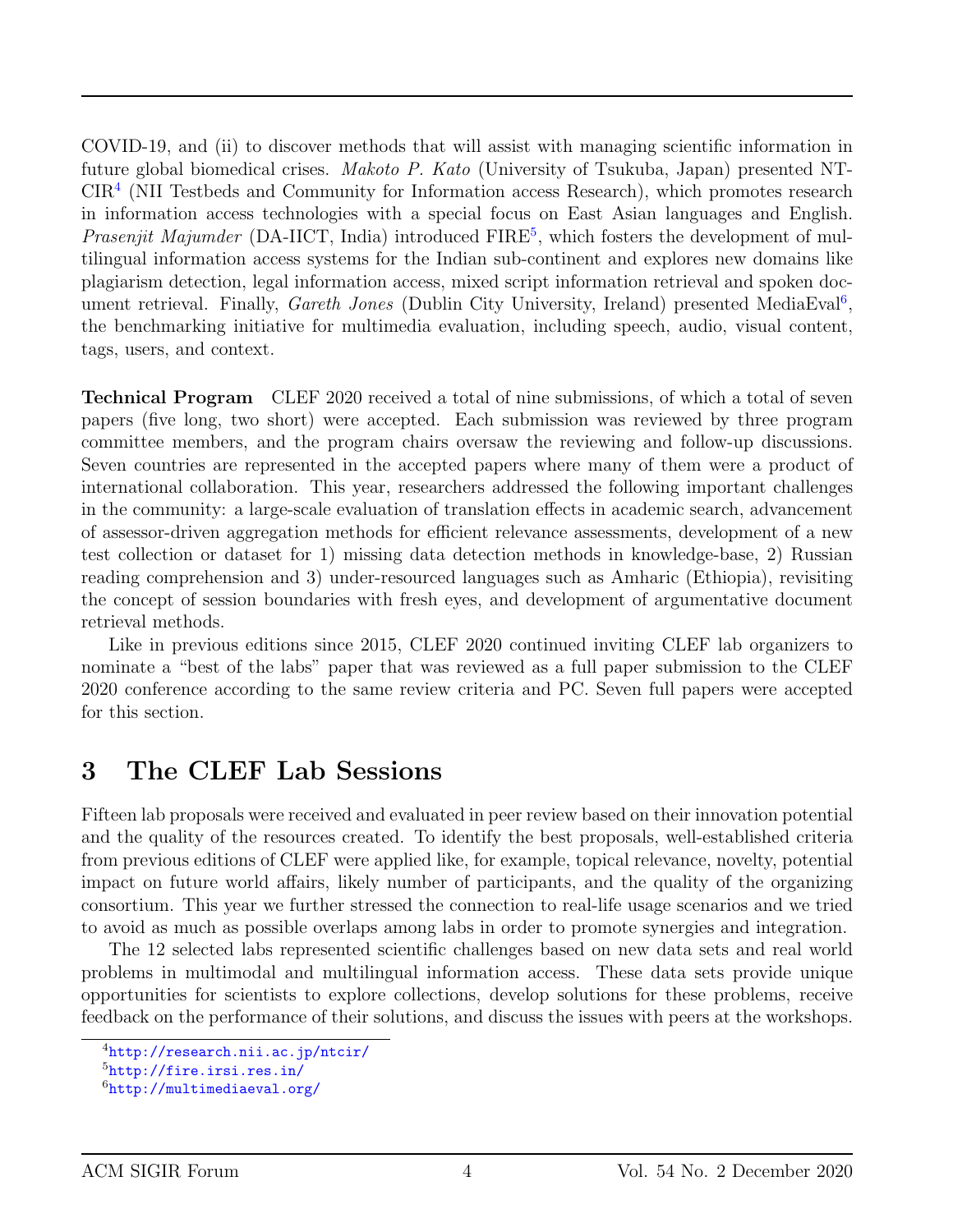The 12 labs running as part of CLEF 2020 comprised new labs (ARQMath, CheMU, HIPE, LiLAS and Touché) as well as seasoned labs that offered previous editions at CLEF (CheckThat!, CLEF eHealth, eRisk, ImageCLEF, LifeCLEF and PAN) or in other platforms (BioASQ). Details of the individual labs are described by the lab organizers in the CLEF Working Notes [\[Cappellato](#page-8-4) [et al.,](#page-8-4) [2020\]](#page-8-4). We only provide a brief overview of them here.

- ARQMath: Answer Retrieval for Mathematical Questions<sup>[7](#page-4-0)</sup> considers the problem of finding answers to new mathematical questions among posted answers on the community question answering site *Math Stack Exchange*. The goals of the lab are to develop methods for mathematical information retrieval based on both text and formula analysis [\[Zanibbi](#page-9-3) [et al.,](#page-9-3) [2020\]](#page-9-3).
- BioASQ<sup>[8](#page-4-1)</sup> challenges researchers with large-scale biomedical semantic indexing and question answering (QA). The challenges include tasks relevant to hierarchical text classification, machine learning, information retrieval, QA from texts and structured data, multi-document summarization and many other areas. The aim of the BioASQ workshop is to push the research frontier towards systems that use the diverse and voluminous information available online to respond directly to the information needs of biomedical scientists [\[Nentidis et al.,](#page-9-4) [2020\]](#page-9-4).
- CheckThat!: Identification and Verification of Political Claims<sup>[9](#page-4-2)</sup> aims to foster the development of technology capable of both spotting and verifying check-worthy claims in political debates in English, Arabic and Italian. The concrete tasks were to assess the checkworthiness of a claim in a tweet, check if a (similar) claim has been previously verified, retrieve evidence to fact-check a claim, and verify the factuality of a claim [Barrón-Cedeñon] [et al.,](#page-8-5) [2020\]](#page-8-5).
- ChEMU: Information Extraction from Chemical Patents<sup>[10](#page-4-3)</sup> proposes two key information extraction tasks over chemical reactions from patents. Task 1 aims to identify chemical compounds and their specific types, i.e. to assign the label of a chemical compound according to the role which it plays within a chemical reaction. Task 2 requires identification of event trigger words (e.g. "added" and "stirred") which all have the same type of "EVENT\_TRIGGER", and then determination of the chemical entity arguments of these events [\[He et al.,](#page-9-5) [2020\]](#page-9-5).
- CLEF eHealth<sup>[11](#page-4-4)</sup> aims to support the development of techniques to aid laypeople, clinicians and policy-makers in easily retrieving and making sense of medical content to support their decision making. The goals of the lab are to develop processing methods and resources in a multilingual setting to enrich difficult-to-understand eHealth texts and provide valuable documentation [\[Goeuriot et al.,](#page-8-6) [2020\]](#page-8-6).

<span id="page-4-0"></span><sup>7</sup><https://www.cs.rit.edu/~dprl/ARQMath/>

<span id="page-4-1"></span><sup>8</sup><http://www.bioasq.org/workshop2020>

<span id="page-4-2"></span><sup>9</sup><https://sites.google.com/view/clef2020-checkthat>

<span id="page-4-3"></span> $10$ <http://chemu.eng.unimelb.edu.au/>

<span id="page-4-4"></span><sup>11</sup><http://clef-ehealth.org/>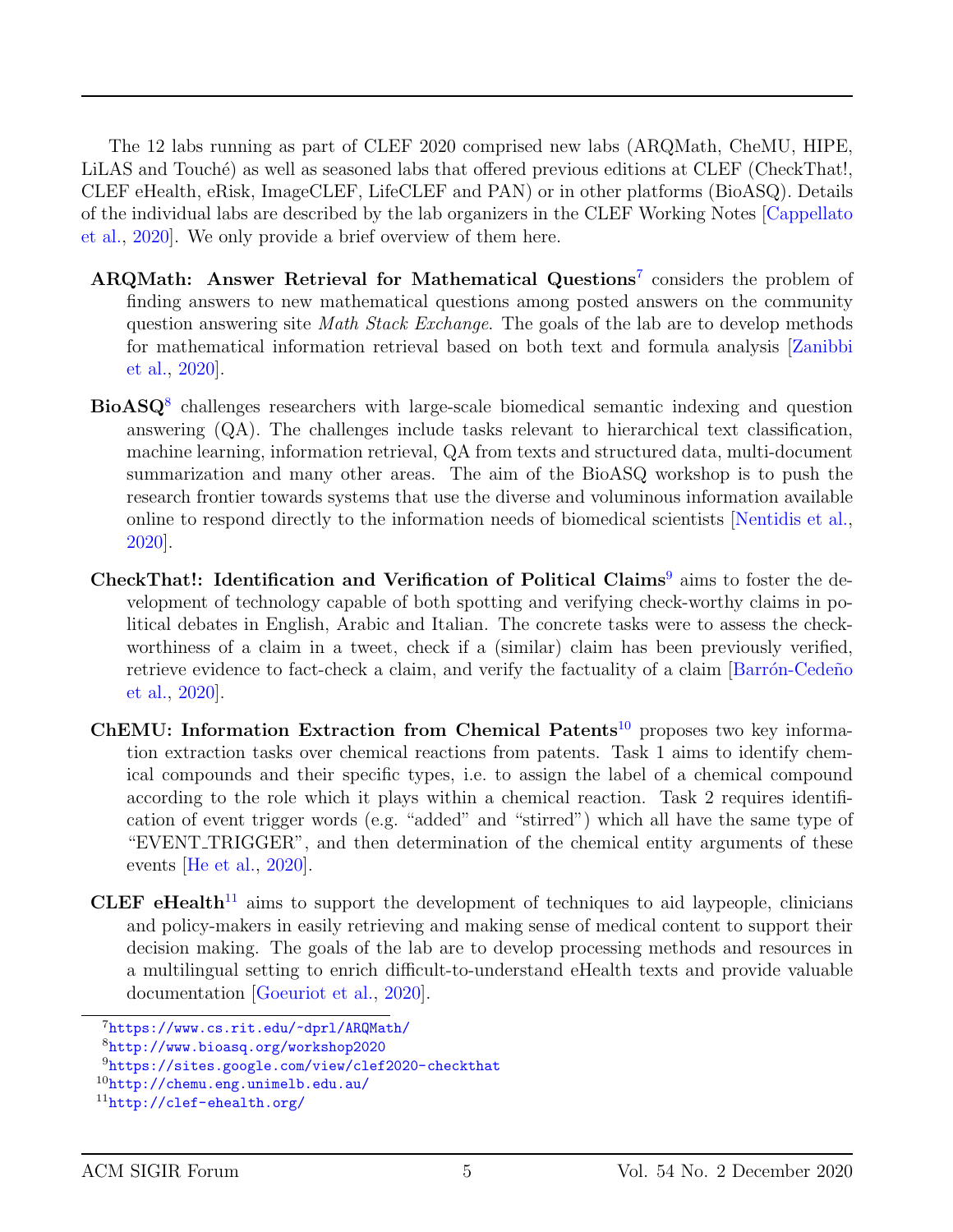- eRisk: Early Risk Prediction on the Internet<sup>[12](#page-5-0)</sup> explores challenges of evaluation methodology, effectiveness metrics and other processes related to early risk detection. Early detection technologies can be employed in different areas, particularly those related to health and safety. The 2020 edition of the lab focused on texts written in social media for the early detection of signs of self-harm and depression [\[Losada et al.,](#page-9-6) [2020\]](#page-9-6).
- HIPE: Named Entity Processing on Historical Newspapers<sup>[13](#page-5-1)</sup> aims at fostering named entity recognition on heterogeneous, historical and noisy inputs. The goals of the lab are to strengthen the robustness of existing approaches on non-standard input; to enable performance comparison of named entity processing on historical texts; and, in the long run, to foster efficient semantic indexing of historical documents in order to support scholarship on digital cultural heritage collections [\[Ehrmann et al.,](#page-8-7) [2020\]](#page-8-7).
- ImageCLEF: Multimedia Retrieval<sup>[14](#page-5-2)</sup> provides an evaluation forum for visual media analysis, indexing, classification/learning, and retrieval in medical, nature, security and lifelogging applications with a focus on multimodal data, so data from a variety of sources and media [\[Ionescu et al.,](#page-9-7) [2020\]](#page-9-7).
- LifeCLEF: Biodiversity Identification and Prediction<sup>[15](#page-5-3)</sup> aims at boosting research on the identification and prediction of living organisms in order to solve the taxonomic gap and improve our knowledge of biodiversity. Through its biodiversity informatics related challenges, LifeCLEF is intended to push the boundaries of the state-of-the-art in several research directions at the frontier of multimedia information retrieval, machine learning and knowledge engineering [\[Joly et al.,](#page-9-8) [2020\]](#page-9-8).
- LiLAS: Living Labs for Academic Search<sup>[16](#page-5-4)</sup> aims to bring together researchers interested in the online evaluation of academic search systems. The long term goal is to foster knowledge on improving the search for academic resources like literature, research data, and the interlinking between these resources in fields from the Life Sciences and the Social Sciences. The immediate goal of this lab is to develop ideas, best practices, and guidelines for a full online evaluation campaign at CLEF 2021 [\[Schaer et al.,](#page-9-9) [2020\]](#page-9-9).
- **PAN:** Digital Text Forensics and Stylometry<sup>[17](#page-5-5)</sup> is a networking initiative for the digital text forensics, where researchers and practitioners study technologies that analyze texts with regard to originality, authorship, and trustworthiness. PAN provides evaluation resources consisting of large-scale corpora, performance measures, and web services that allow for meaningful evaluations. The main goal is to provide for sustainable and reproducible evaluations, to get a clear view of the capabilities of state-of-the-art-algorithms [\[Bevendorff](#page-8-8) [et al.,](#page-8-8) [2020\]](#page-8-8).

<span id="page-5-0"></span><sup>12</sup><http://erisk.irlab.org/>

<span id="page-5-1"></span><sup>13</sup><https://impresso.github.io/CLEF-HIPE-2020/>

<span id="page-5-2"></span><sup>14</sup><https://www.imageclef.org/2019>

<span id="page-5-3"></span><sup>15</sup><http://www.lifeclef.org/>

<span id="page-5-4"></span><sup>16</sup><https://clef-lilas.github.io/>

<span id="page-5-5"></span><sup>17</sup><http://pan.webis.de/>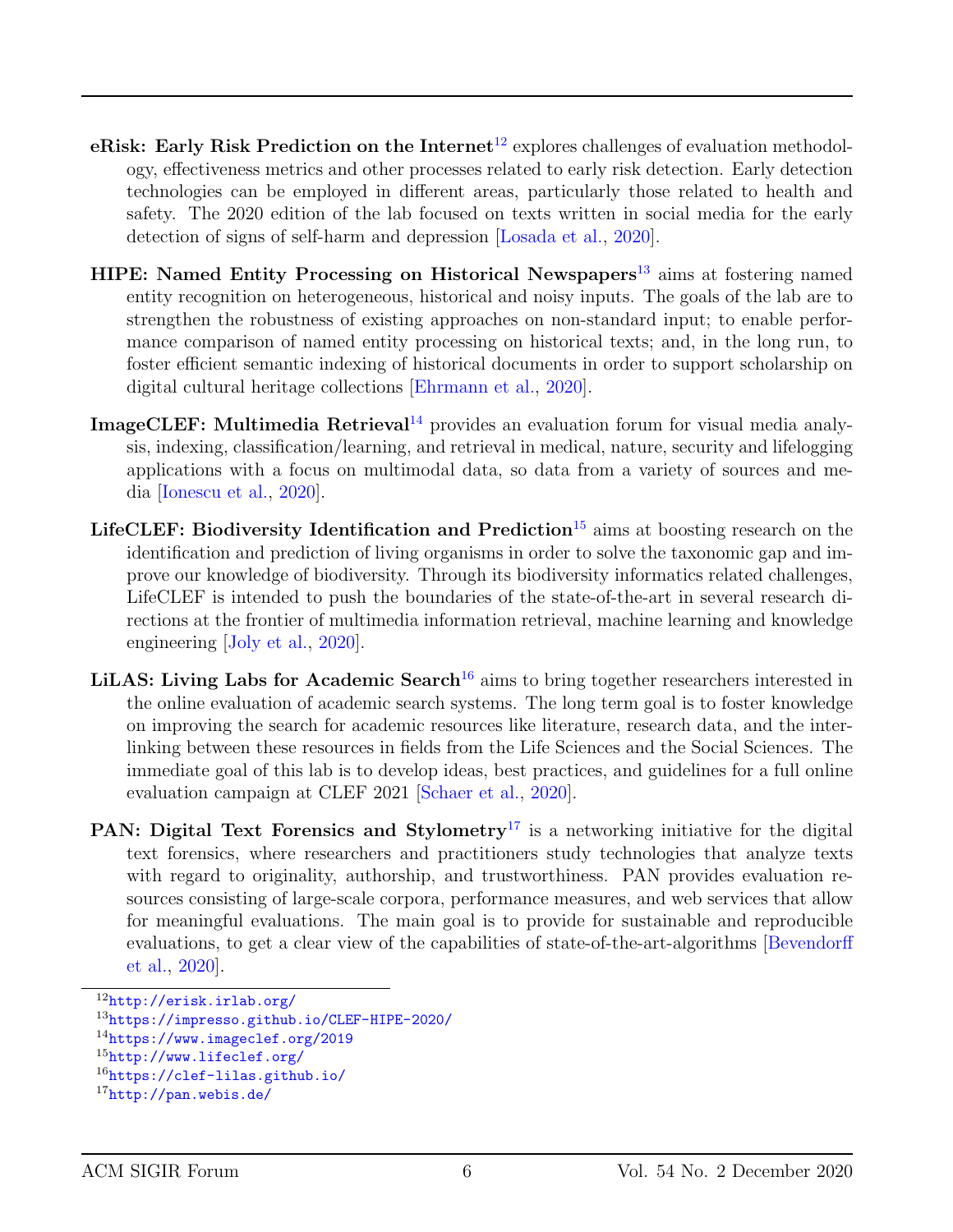Touché: Argument retrieval<sup>[18](#page-6-0)</sup> is the first shared task on the topic of argument retrieval. Decision making processes, be it at the societal or at the personal level, eventually come to a point where one side will challenge the other with a why-question, which is a prompt to justify one's stance. Thus, technologies for argument mining and argumentation processing are maturing at a rapid pace, giving rise for the first time to argument retrieval [\[Bondarenko](#page-8-9) [et al.,](#page-8-9) [2020\]](#page-8-9).

As a group, the 71 lab organizers were based in 14 countries, with Germany, and France leading the distribution. Despite CLEF's traditionally Europe-based audience, 18 (25.4%) organizers were affiliated with international institutions outside of Europe. The gender distribution was biased towards 81.3% male organizers.

More information on the CLEF 2020 conference, the CLEF initiative and the CLEF Association is provided on the Web:

- CLEF 2020: <http://clef2020.clef-initiative.eu/>
- CLEF initiative: <http://www.clef-initiative.eu/>
- CLEF Association: <http://www.clef-initiative.eu/association>

# 4 CLEF 2021 and Beyond

CLEF 2021 will be hosted by the University "Politehnica" of Bucharest, Romania, 21-24 September 2021. More information on CLEF 2021, the call for papers and the ongoing labs are available at <http://clef2021.clef-initiative.eu/>.

As far as labs are concerned, CLEF 2021 will run 12 evaluation activities out of 15 proposals received: 11 will be a continuation of the labs running during CLEF 2020 and 1 will be a new pilot lab.

The continued activities are:

- ARQMath: Answer Retrieval for Questions on Math <https://www.cs.rit.edu/~dprl/ARQMath/>
- BioASQ: Large-scale Biomedical Semantic Indexing and Question Answering <http://www.bioasq.org/workshop2021>
- CheckThat! Lab on Detecting Check-Worthy Claims, Previously Fact-Checked Claims, and Fake News <https://sites.google.com/view/clef2021-checkthat>
- ChEMU: Cheminformatics Elsevier Melbourne University lab <http://chemu.eng.unimelb.edu.au/>
- CLEF eHealth: Retrieving and Making Sense of Medical Content <https://clefehealth.imag.fr/>

<span id="page-6-0"></span><sup>18</sup><https://events.webis.de/touche-20/>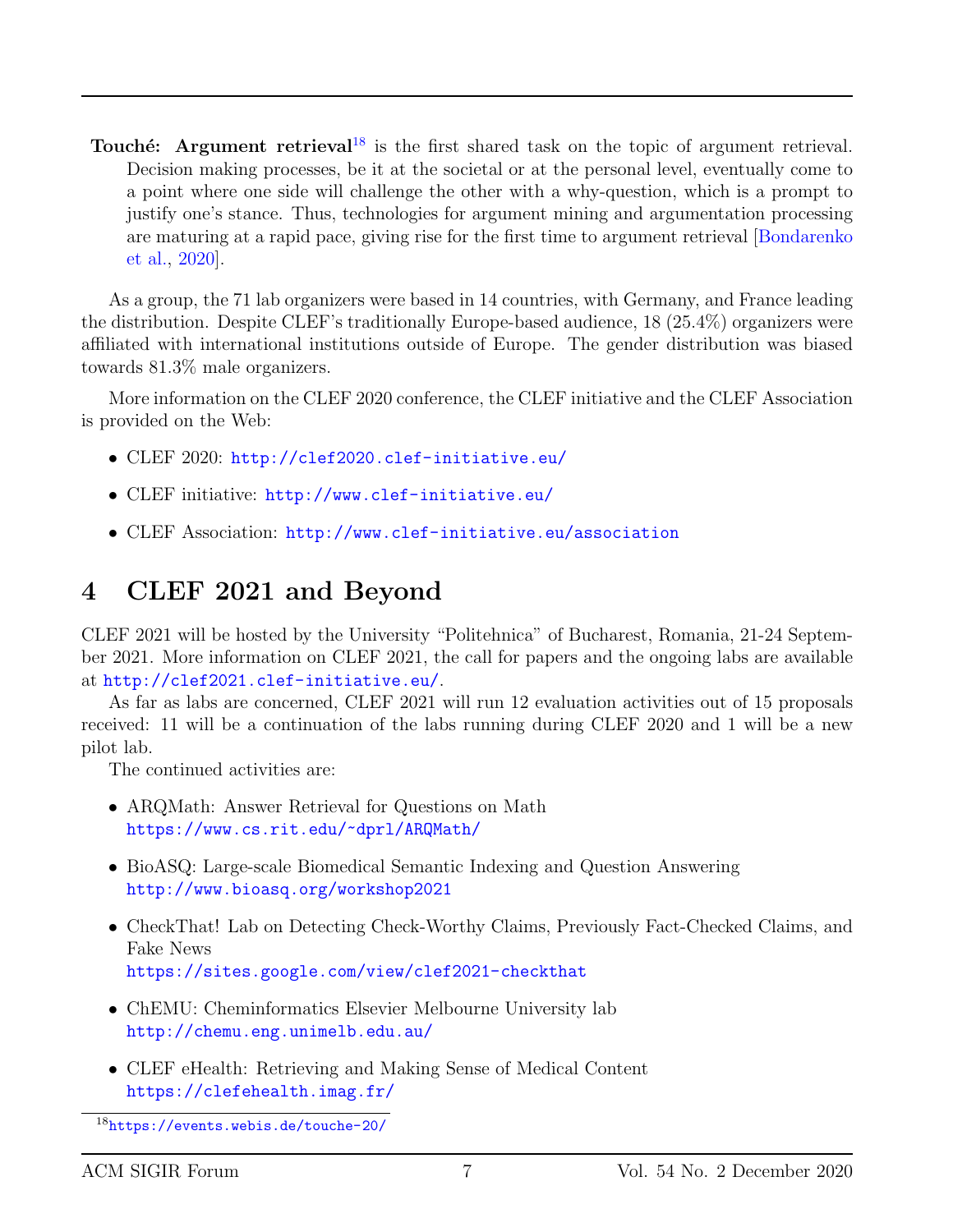- eRisk: Early Risk Prediction on the Internet <http://early.irlab.org/>
- ImageCLEF: Multimedia Retrieval Challenge in CLEF <https://www.imageclef.org/2021>
- LifeCLEF: Multimedia Life Species Identification <https://www.imageclef.org/LifeCLEF2021>
- LiLAS: Living Labs for Academic Search <https://clef-lilas.github.io>
- PAN: Lab on Digital Text Forensics and Stylometry <https://pan.webis.de/>
- Touché: Argument Retrieval <http://touche.webis.de/>

The new activity is:

• SimpleText-2021: (Re)Telling Right Scientific Stories to Non-specialists via Text Simplification

<https://www.irit.fr/simpleText/>

CLEF 2022 will be hosted by University of Bologna, Italy, in early September 2022.

CLEF 2023 will be hosted by CERTH-ITI, Greece, in early September 2023.

Finally, bids for hosting CLEF 2024 are now open and will close around July 2021. Proposals can be sent to the CLEF Steering Committee Chair at <chair@clef-initiative.eu>.

# Acknowledgments

The success of CLEF 2020 would not have been possible without the huge effort of several people and organizations, including the CLEF Association<sup>[19](#page-7-0)</sup>, the program committee, the lab organizing committee, the local organization committee in Thessaloniki, the reviewers, and the many students and volunteers who contributed along the way.

We gratefully acknowledge the support we received from our sponsors: ACM SIGIR<sup>[20](#page-7-1)</sup> and the Information Retrieval Specialist Group  $(IRSG)^{21}$  $(IRSG)^{21}$  $(IRSG)^{21}$  of BCS (The Chartered Institute for IT).

Last but not least, without the important and tireless effort of the enthusiastic and creative authors, the organizers of the selected labs, the colleagues and friends involved in running them, and the participants who contribute their time to making the labs and the conference a success, as well as financially supporting them through the CLEF Association, CLEF would not be possible.

Thank you all very much!

<span id="page-7-2"></span><span id="page-7-1"></span><span id="page-7-0"></span><sup>19</sup><http://www.clef-initiative.eu/association> <sup>20</sup><http://sigir.org/> <sup>21</sup><https://irsg.bcs.org/>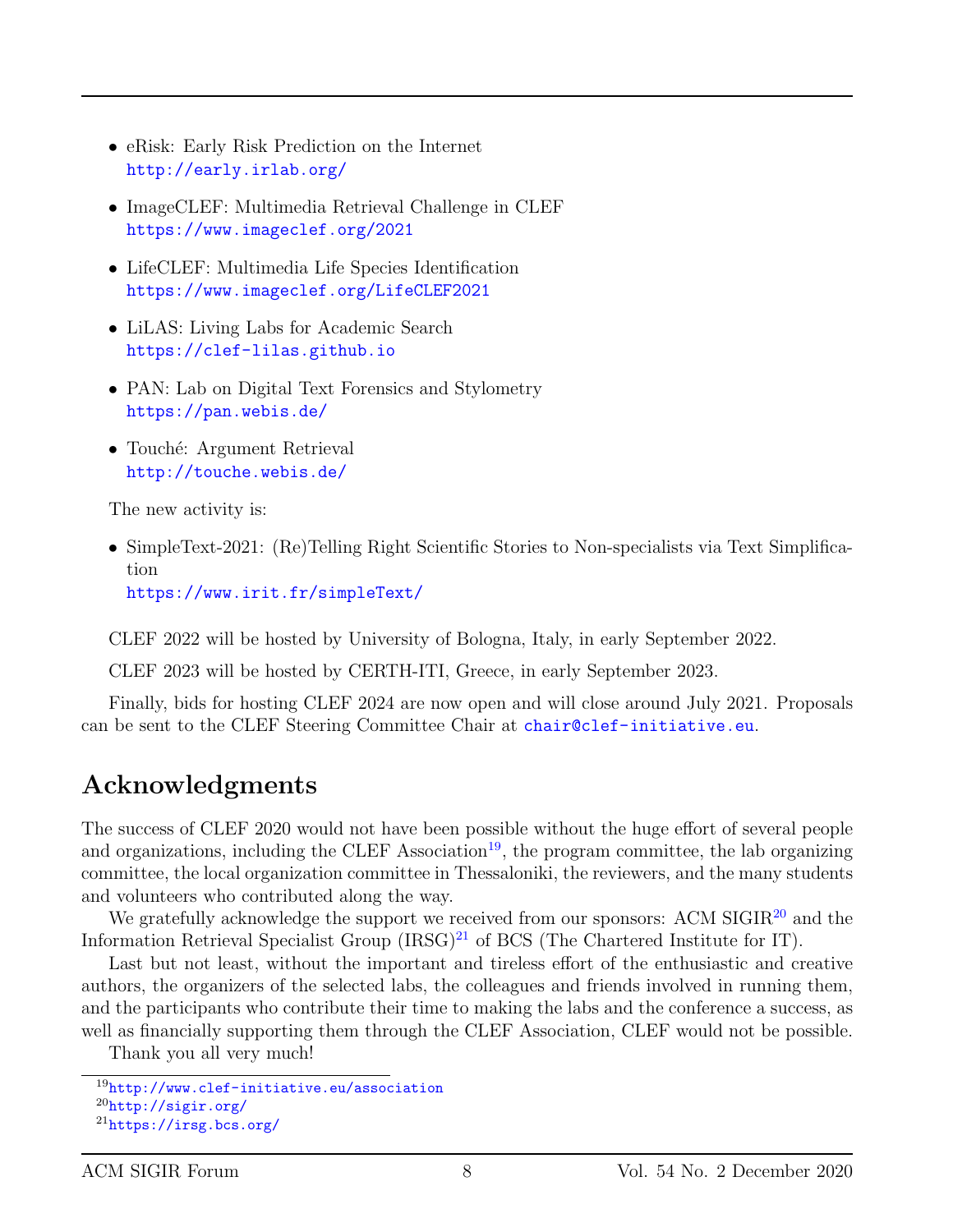## References

- <span id="page-8-3"></span>A. Arampatzis, E. Kanoulas, T. Tsikrika, S. Vrochidis, H. Joho, C. Lioma, K. Eickhoff, A. Névéol, L. Cappellato, and N. Ferro, editors. Experimental IR Meets Multilinguality, Multimodality, and Interaction. Proceedings of the Eleventh International Conference of the CLEF Association (CLEF 2020), 2020. Lecture Notes in Computer Science (LNCS) 12260, Springer, Heidelberg, Germany.
- <span id="page-8-5"></span>A. Barrón-Cedeño, T. Elsayed, P. Nakov, G. Da San Martino, M. Hasanain, R. Suwaileh, F. Haouari, N. Babulkov, B. Hamdan, A. Nikolov, S. Shaar, and Z. Sheikh Ali. Overview of CheckThat! 2020: Automatic Identification and Verification of Claims in Social Media. In [Arampatzis et al.](#page-8-3) [\[2020\]](#page-8-3), pages 215–236.
- <span id="page-8-8"></span>J. Bevendorff, B. Ghanem, A. Giachanou, M. Kestemont, E. Manjavacas, I. Markov, M. Mayerl, M. Potthast, F. M. Rangel Pardo, P. Rosso, G. Specht, E. Stamatatos, B. Stein, M. Wiegmann, and E. Zangerle. Overview of PAN 2020: Authorship Verification, Celebrity Profiling, Profiling Fake News Spreaders on Twitter, and Style Change Detection. In [Arampatzis et al.](#page-8-3) [\[2020\]](#page-8-3), pages 372–383.
- <span id="page-8-9"></span>A. Bondarenko, M. Fröbe, M. Beloucif, L. Gienapp, Y. Ajjour, A. Panchenko, C. Biemann, B. Stein, H. Wachsmuth, M. Potthast, and M. Hagen. Overview of Touché 2020: Argument Retrieval - Extended Abstract. In [Arampatzis et al.](#page-8-3) [\[2020\]](#page-8-3), pages 384–395.
- <span id="page-8-4"></span>L. Cappellato, C. Eickhoff, N. Ferro, and A. Névéol, editors. *CLEF 2020 Working Notes*, 2020. CEUR Workshop Proceedings (CEUR-WS.org), ISSN 1613-0073, [http://ceur-ws.org/](http://ceur-ws.org/Vol-2696/) [Vol-2696/](http://ceur-ws.org/Vol-2696/).
- <span id="page-8-7"></span>M. Ehrmann, M. Romanello, A. Flückiger, and S. Clematide. Overview of CLEF HIPE 2020: Named Entity Recognition and Linking on Historical Newspapers. In [Arampatzis et al.](#page-8-3) [\[2020\]](#page-8-3), pages 288–310.
- <span id="page-8-0"></span>N. Ferro. What Happened in CLEF... For a While? In F. Crestani, M. Braschler, J. Savoy, A. Rauber, H. Müller, D. E. Losada, G. Heinatz Bürki, L. Cappellato, and N. Ferro, editors, Experimental IR Meets Multilinguality, Multimodality, and Interaction. Proceedings of the Tenth International Conference of the CLEF Association (CLEF 2019), pages 3–45. Lecture Notes in Computer Science (LNCS) 11696, Springer, Heidelberg, Germany, 2019.
- <span id="page-8-1"></span>N. Ferro and C. Peters, editors. Information Retrieval Evaluation in a Changing World – Lessons Learned from 20 Years of CLEF, volume 41 of The Information Retrieval Series, 2019. Springer International Publishing, Germany.
- <span id="page-8-2"></span>N. Ferro and G. Silvello. 3.5K runs, 5K topics, 3M assessments and 70M measures: What trends in 10 years of Adhoc-ish CLEF? Information Processing & Management, 53(1):175–202, January 2017.
- <span id="page-8-6"></span>L. Goeuriot, H. Suominen, L. Kelly, A. Miranda-Escalada, M. Krallinger, Z. Liu, G. Pasi, G. Gonzalez Saez, M. Viviani, and C. Xu. Overview of the CLEF eHealth Evaluation Lab 2020. In [Arampatzis et al.](#page-8-3) [\[2020\]](#page-8-3), pages 255–271.